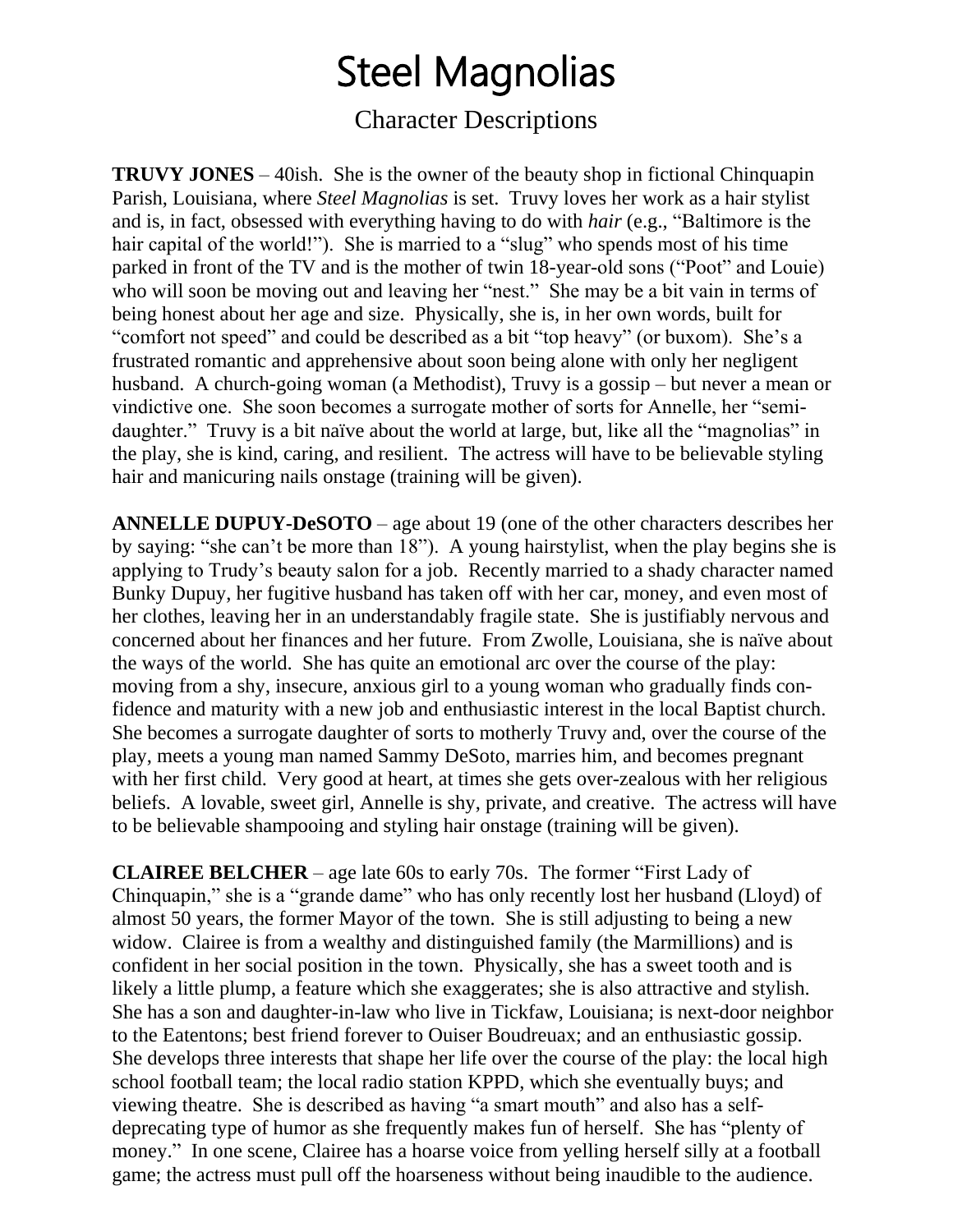**SHELBY EATENTON-LATCHERIE** – age about 25. Shelby is the "prettiest girl in town." She is ideally blonde (can be wigged if necessary), slim, charming, ebullient, and appealing. The daughter of M'Lynn and Drum Eatenton, sister to Tommy and Jonathan, and soon to be wed to Jackson Latcherie, Shelby is free-spirited and tends to speak her mind, which often brings her into conflict with her mother. She takes her life in her hands when she decides to get pregnant despite doctors' warnings of her fragile physical condition (she is severely diabetic). She works as a pediatric nurse in a hospital with newborn babies, including premature ones, a career path which increases her resolve to give birth to her own child. There is something ethereal, dainty, elegant and graceful about Shelby – one senses that she has always been beautiful and popular and, despite her health challenges, an easygoing and happy person. After giving birth to her child (an event that happens between Acts I and II), Shelby is elated to have a baby but, as a result, suffers more severe medical problems as well as the onset of marital problems with her challenging husband. The actress must pull off a creditable diabetic attack in Act I.

**M'LYNN (Mary Lynn) EATENTON** – age early 50s, though she has the look and constitution of someone a decade younger. Socially prominent in the town, married to Drum Eatenton, a successful and affluent man, M'Lynn is herself a career woman who works as a counselor at the local Mental Guidance Center. She is mother to Shelby and two sons, Tommy and Jonathan. She worries a great deal about her headstrong daughter and the two clash frequently over some of Shelby's life choices, specifically Shelby's choice to have a baby. M'Lynn challenges her daughter only because of a genuine and deeply-felt concern and worry for her child. M'Lynn also has some marital problems with her husband which eventually get better when they together find peace later in the play's action. In Act II, we learn that M'Lynn and Drum have just marked their 30<sup>th</sup> wedding anniversary. M'Lynn is smart, articulate, concerned, and kind. The actress playing M'Lynn has a difficult acting challenge to pull off in Act II, Scene 2, the day of Shelby's funeral, in a scene which requires a display of legitimate and heartfelt emotions as she suffers a wrenching breakdown over the loss of her child. It is a tall acting order.

**OUISER** (pronounced "Weezer") **BOUDREAUX** – age late 60s to early 70s. A wealthy curmudgeon, she is acerbic but ultimately lovable. Possessed of a sharp tongue, she can be sardonic, severe, sarcastic, scathing, severe, snarky, and stinging – BUT the barbs must never totally mask that a good, kind, and caring woman exists beneath the veneer of a brittle older woman. She is dear friends with the ladies in the neighborhood, though she and M'Lynn's husband Drum are opposing parties in a longtime feud. Ouiser is a single lady, having been previously married to "two total deadbeats"; she is also the mother of "three ungrateful children." In her own words, she has "more money than God." She and Clairee are friends of many decades and, likely because of this, they tease, taunt, and torment each other relentlessly. Her closest companion is her mangy and disreputable old dog, Rhett, for years on his "last legs." As Ouiser herself says, "I'm not crazy – I've just been in a bad mood for forty years." The actress playing Ouiser needs to have a strong sense of comic timing and to not be afraid to "go there" with a strong attack on the character's outward bile and nastiness. Also, we may explore having Ouiser smoke onstage (but we would use herbal stage cigarettes).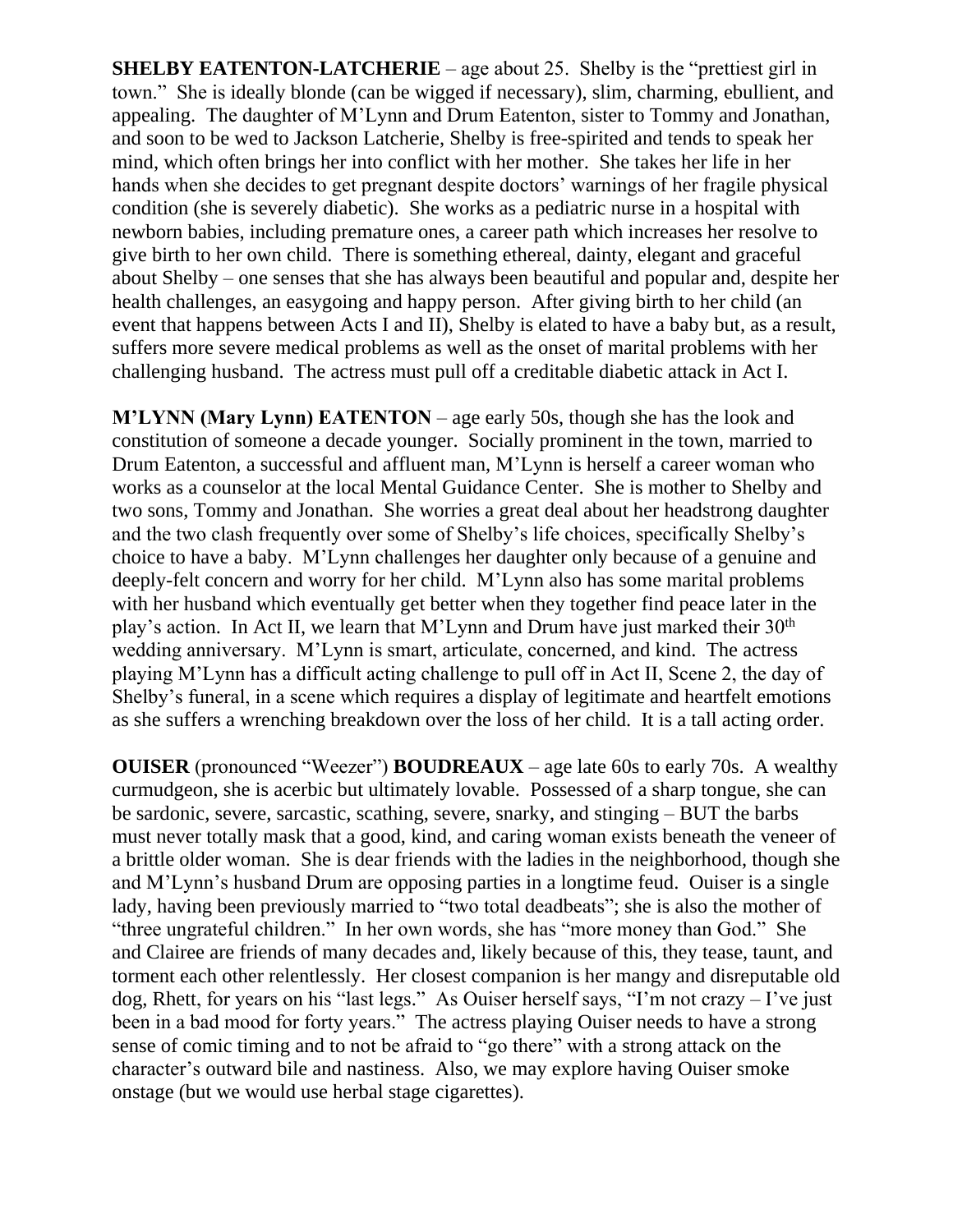### Steel Magnolias Annelle Audition Monologue #1

I'm not sure if I'm married or not … He's gone! Everything is horrible. Bunkie – that's my husband – he left. We only moved here a month ago. He just vanished last week. Nobody knows where he went. He took all my money, my jewelry, the car. Most of my clothes were in the trunk … The police have been to see me. He's in big trouble with the law. Drugs or something. He never paid the rent so I got thrown out of our house and had to move in at crazy old Mrs. Robeline's. The police keep questioning me. But I don't know anything. They say my marriage may not be legal … I should've said something, but I was scared to. I need a job in the worst way and I didn't know if you'd hire someone who may or may not be married to someone that might be a dangerous criminal. But I swear to you that my personal tragedy will not interfere with my ability to do good hair.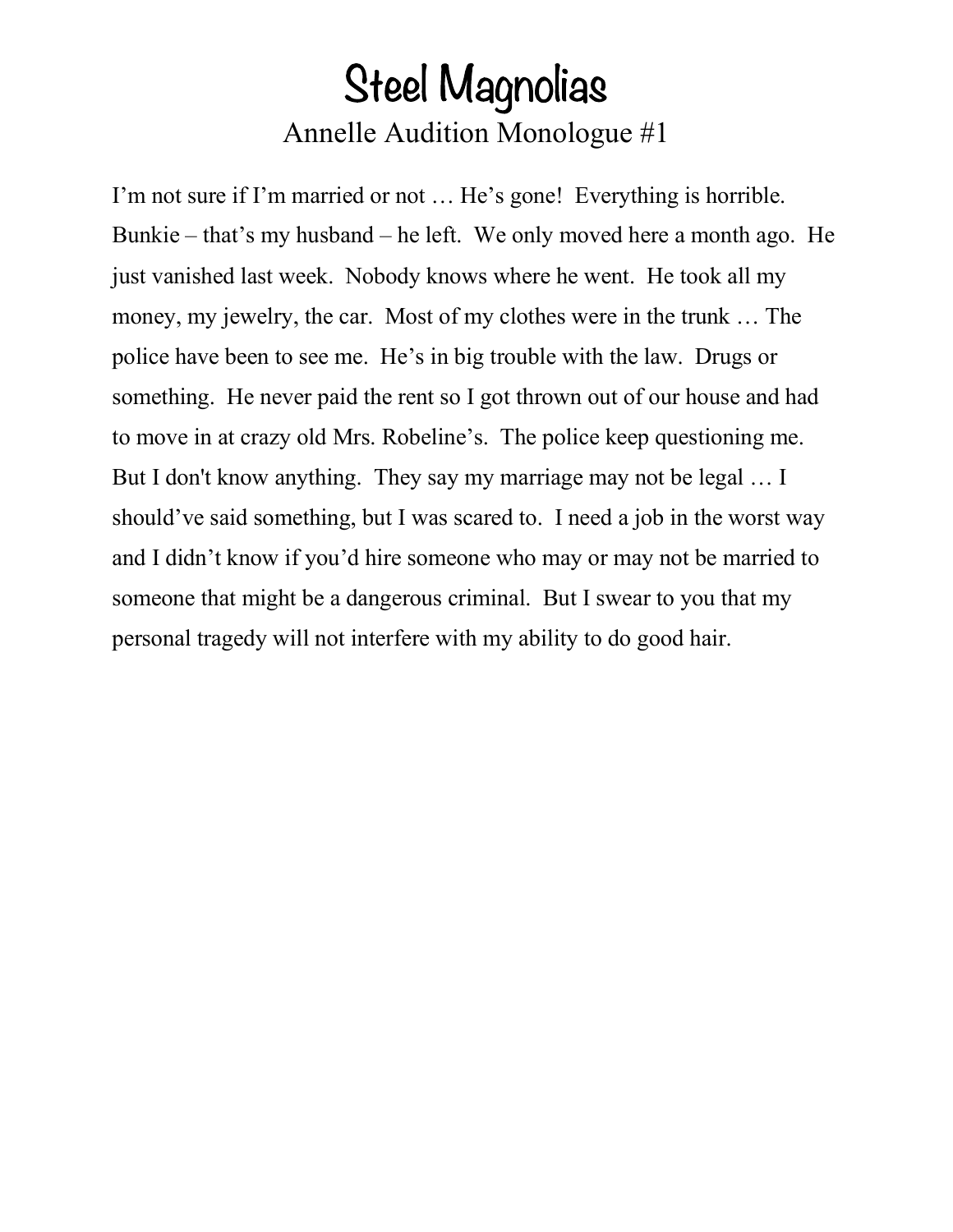### Steel Magnolias Annelle Audition Monologue #2

*(Regarding SHELBY's recent death:)*

In a way Shelby was right. Maybe she knew she was going to be with her king. We should be rejoicing … Miss M'Lynn, I don't mean to upset you by saying that. You see, when something like this happens, I pray very hard to make heads or tails of it. I think in Shelby's case, she wanted to take care of that baby, of you, of everybody she knew … and her poor body was just worn out. It wouldn't let her do everything she wanted to do. So she went on to a place where she could be a guardian angel. She will always be young. She will always be beautiful. And I personally feel much safer knowing she's up there on my side. I know some people might think that sounds real simple and stupid … and maybe I am. But that's how I get through things like this.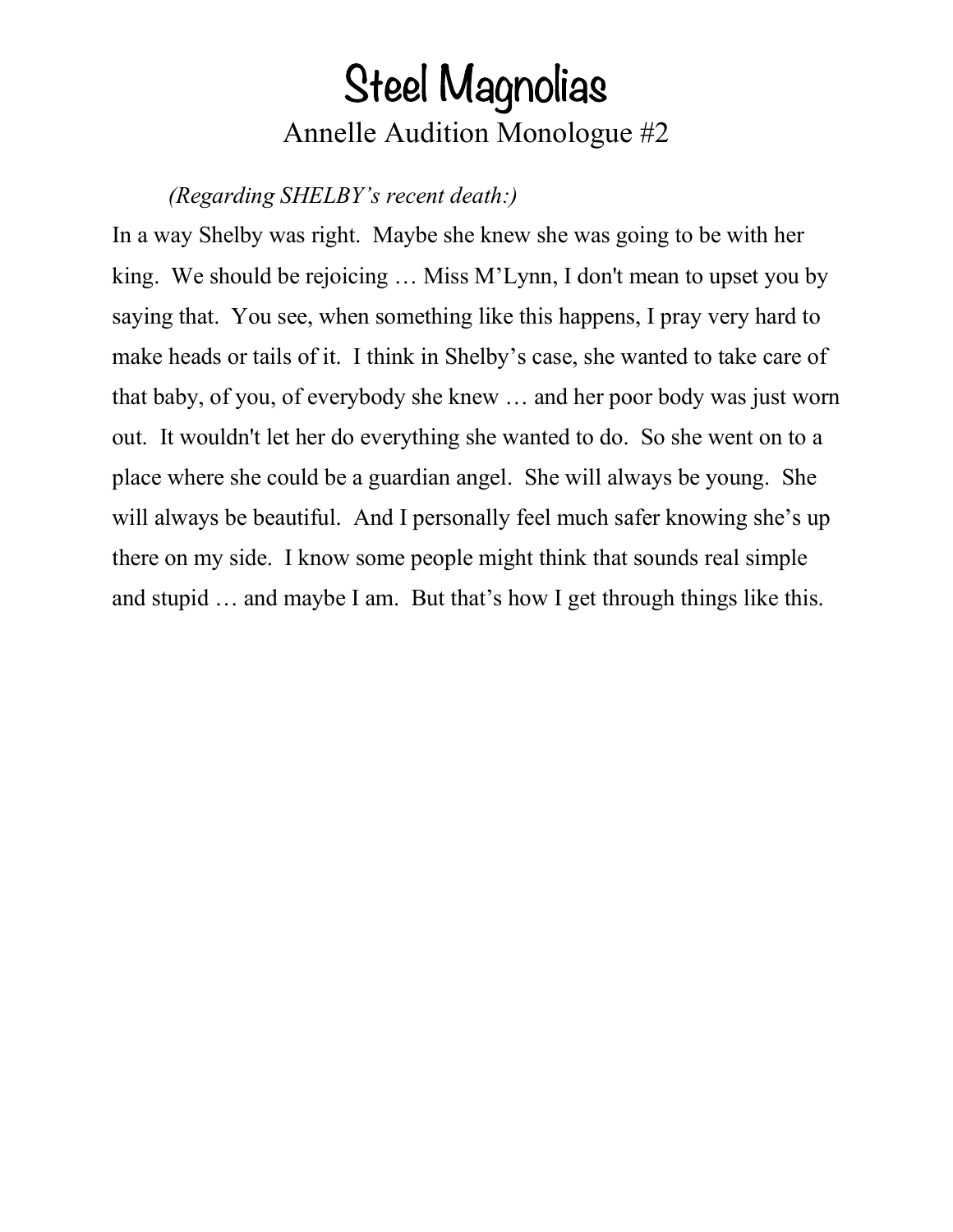## Steel Magnolias Clairee Audition Monologue #1

Lloyd and I missed being married for fifty years by three months. That stinker. Bless his heart. He tried. He just couldn't make it … I remember everything about my wedding. The flowers, the food. Ouiser was my maid of honor. Shelby, I hope you and Jackson will be as happy as Lloyd and I were. We had such a good time. Until last November … At least he hung on through the state playoffs … I miss the whirlwind of being a mayor's wife. It's not easy being just one. I don't like going to things by myself. If I go with another couple, I'm a third wheel. If I go with a friend, we're just a couple of old biddies ... I really do love football. But it's hard to parlay that into a reason to live.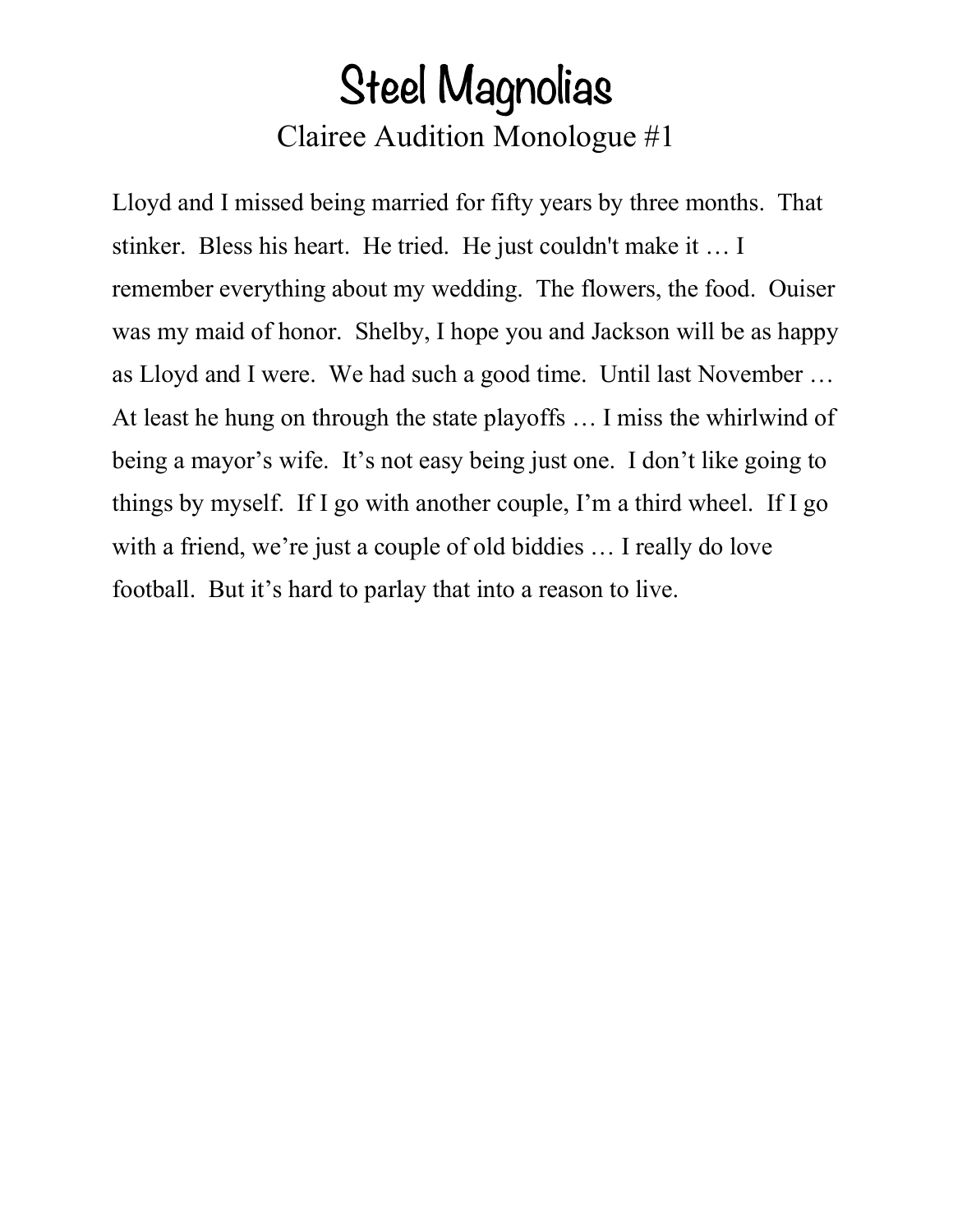## Steel Magnolias Clairee Audition Monologue #2

My brother can be very hotheaded when he wants to be. But he really didn't throw Marshall out. Marshall just came over to my house while his daddy cooled off. I adore Marshall. We stayed up half the night talking last night … I think it'll all blow over. I have to admit, Marshall did go about it the wrong way. He marched in unexpected from Los Angeles while Drew and Belle were preparing for the annual Marmillion shrimp boil. Marshall without so much as a hello says, "Mama and Daddy, I have something to tell you. I have a brain tumor. I have three months to live." Well, naturally Drew and Belle became hysterical. Then Marshall says, "Hey folks, I'm just kidding. I'm only gay." Drew became incredibly distraught and started throwing wet shrimp at Marshall, screaming at him to get out of his sight. And Marshall came to my house smelling like a can of cat food … I want you to know Marshall's always welcome at my house. I'm very proud of him. He built up that chain of sportswear stores all by himself without a penny of family money. He says, "I am a self-made man. I pulled myself up by my own jockstraps."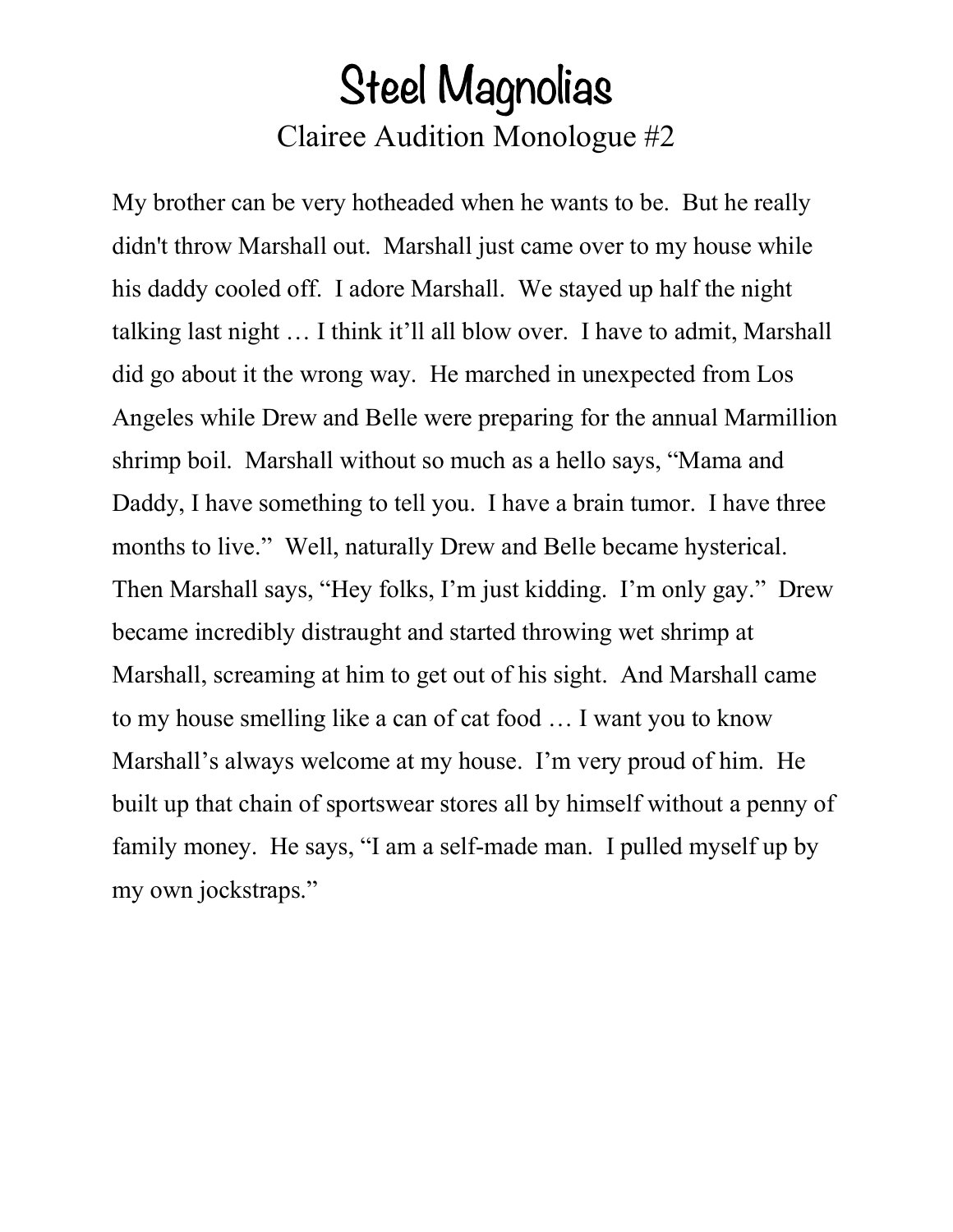# Steel Magnolias M'Lynn Audition Monologue #1

Last week was our 30<sup>th</sup> anniversary. We've never considered it a major occasion before … Drum prides himself on never having any tension. Which is amazing considering the amount he has created over the years … Hmm. Listen to me. I've got to stop taking pot shots at Drum all the time. He's a good man. He's crazy, but he's a good man … The most bizarre thing has happened. Drum and I seem to be rediscovering those things that brought us together in the first place. I don't know if we buried them or became blind to them … Every now and then Drum and I seem to find these moments of magic. I don't know. I don't know if I'm lucky to have what I have – or lucky to know what I have.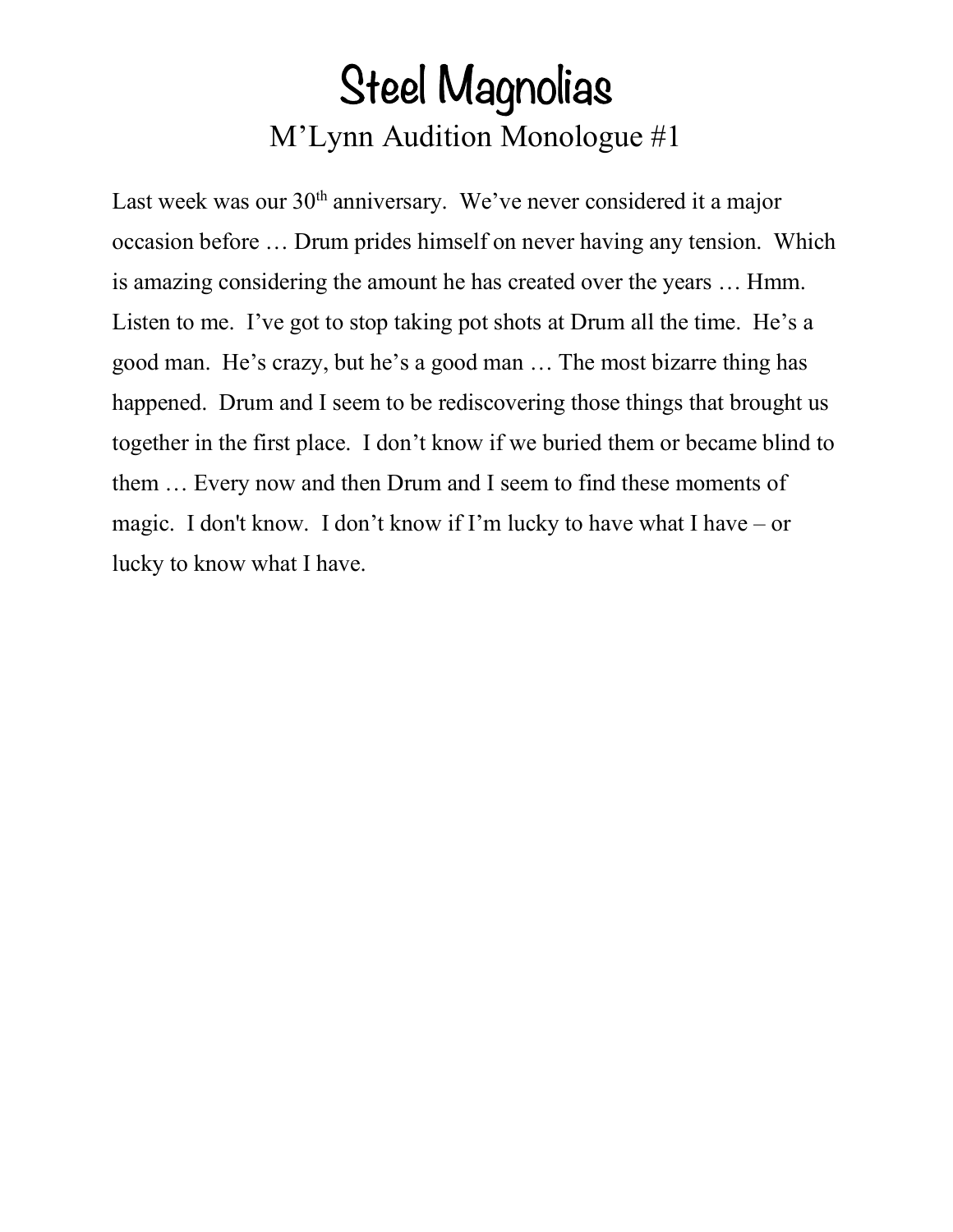## Steel Magnolias M'Lynn Audition Monologue #2

#### *(Regarding SHELBY's recent death:)*

Shelby, as you know, would not want us to get all mired down and wallow in this. She would look on it as just one of life's occurrences. We should deal with it the best way we know how ... and get on with it. That's what my mind says. I wish somebody would explain that to my heart … I couldn't leave my Shelby. It's interesting. Both the boys were very difficult births. I almost died when Jonathan was born. Very difficult births. Shelby was a breeze. I could've gone home that afternoon I had her. I was thinking about that as I sat next to Shelby while she was in a coma. I would work her legs and arms to keep the circulation going. I told the ICU nurse we were doing our Jane Fonda. I stayed there. I kept on pushing – just like I always have where Shelby was concerned – hoping she'd sit up and argue with me. But finally we all realized there was no hope. At that point I panicked. I was very afraid that I would not survive the next few minutes while they turned off the machines. Drum couldn't take it. He left. Jackson couldn't take it. he left. It struck me as amusing. Men are supposed to be made of steel or something. But I could not leave. I just sat there … holding Shelby's hand while the sounds got softer and the beeps got further apart until all was quiet. There was no noise, no tremble … just peace. I realized as a woman how lucky I was. I was there when this wonderful person drifted into my world and I was there when she drifted out. It was the most precious moment of my life thus far.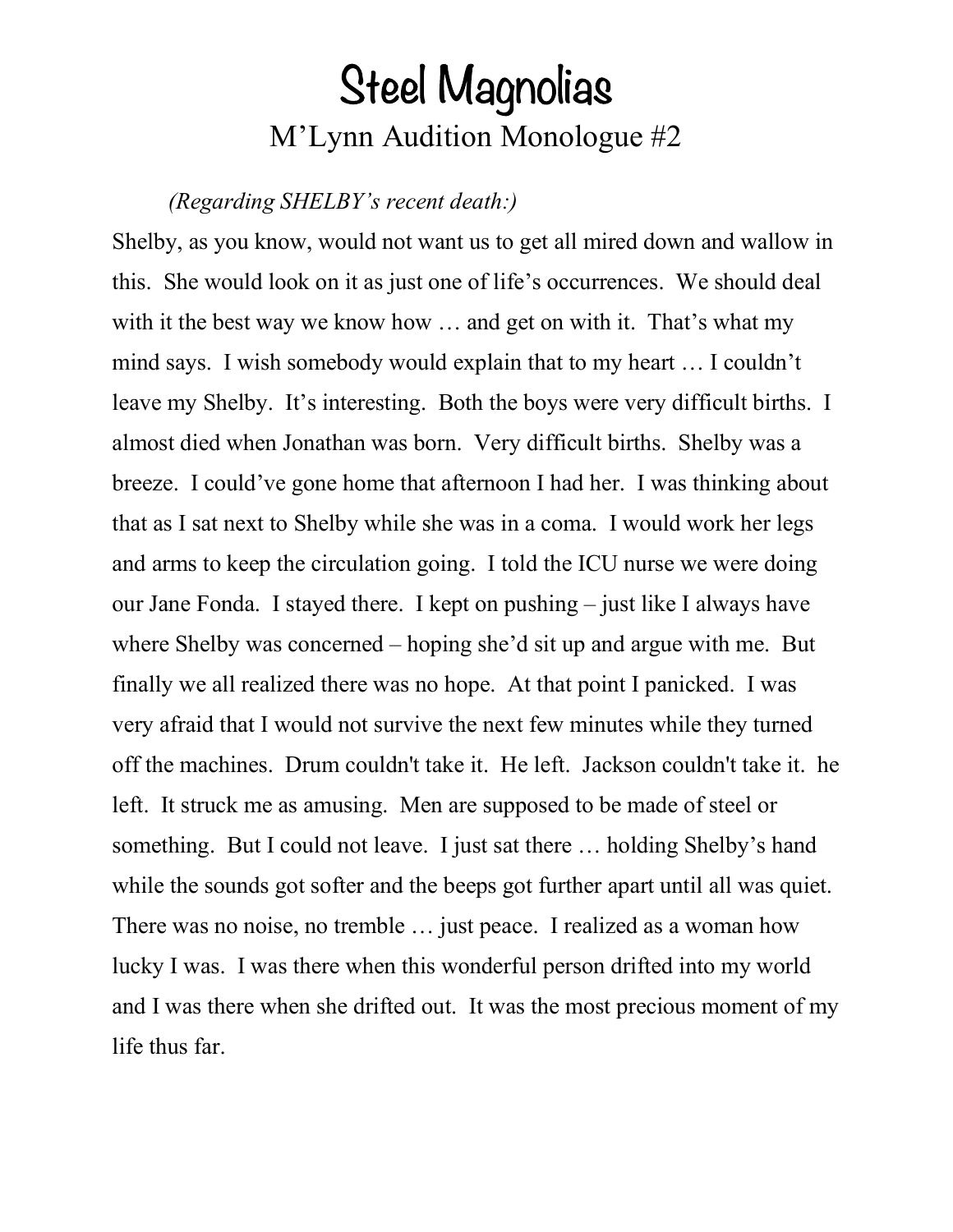## Steel Magnolias Ouiser Audition Monologue #1

This is it. I've found it. I am in hell ... Don't try to get on my good side. I no longer have one … I have to cancel. I have to take my poor dog to the vet before he has a nervous breakdown. My dog I mean. The vet is perfectly healthy ... M'Lynn, I used to think you were crazy for marrying that man. Then I thought for a few years that you were a glutton for punishment. Now I realize that you must be on some mission from God. I have not slept in days. I look like a dog's dinner. However, when I got up this morning, I decided I would try to rise above it. I would start anew. Whatever that man has done, I would overlook it in honor of your wedding day, Shelby. I thought I would make myself a little presentable and floss up the house in case somebody wanted to drop in  $-$  it being a big day in the neighborhood and all. So I go out to cut some fresh flowers for the living room. I go down to my magnolia tree and there is not a bloom on it! … It would not be too much to ask for me to have one blossom to brighten my home. I am all alone except for my dog … I was standing there looking at my – *my* naked magnolia tree when I saw Drum across the way loading what appeared to be a cannon. I asked him what happened to all those magnolia blossoms. He said the wind probably blew them off during the night. Then I asked him how the wind managed to blow them all off into your pool. Then he fired at me! Is that rude or what? … He's a real gentleman. I'll bet he takes the dishes out of the sink before he pees in it.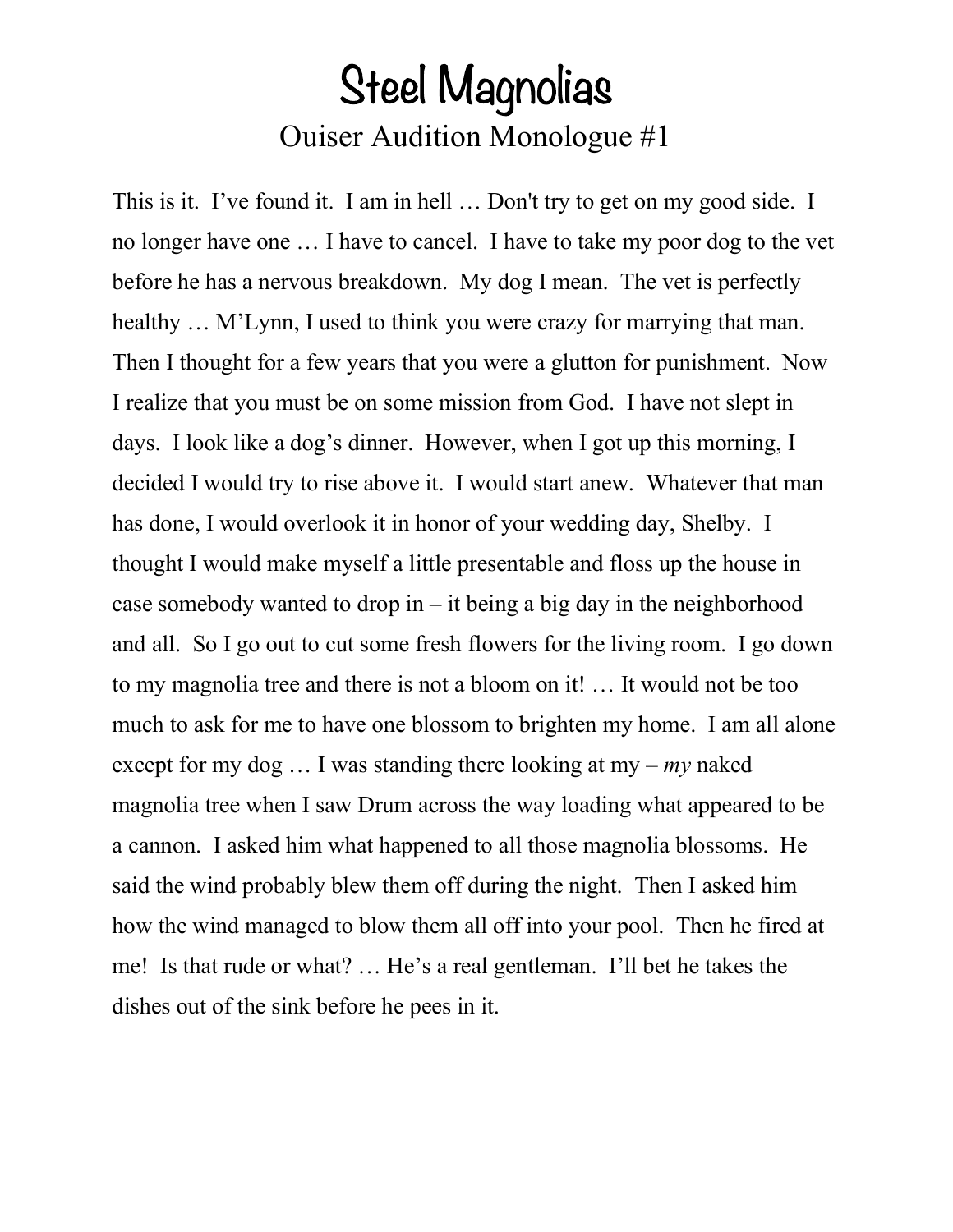## Steel Magnolias Ouiser Audition Monologue #2

I have plans next Friday. I'm going to Shreveport to have my colors done. I'm going to find out if I'm a summer or spring or fall or winter. It's a present from Owen. Every person has a particular coloring – summer, spring, so on. You determine what season you are, then you know what colors look best on you. Then you're given samples of the colors that are in your palette. It's most helpful when you shop for clothes. It gives you fashion courage … And, Clairee, I'll write a check for the little theatre. I will support art. I just don't want to see it. Let's get one thing straight. I don't see plays because I can nap at home for free. I don't see movies because they're all trash and full of naked people. And I don't read books because if they're any good, they'll be made into a mini-series.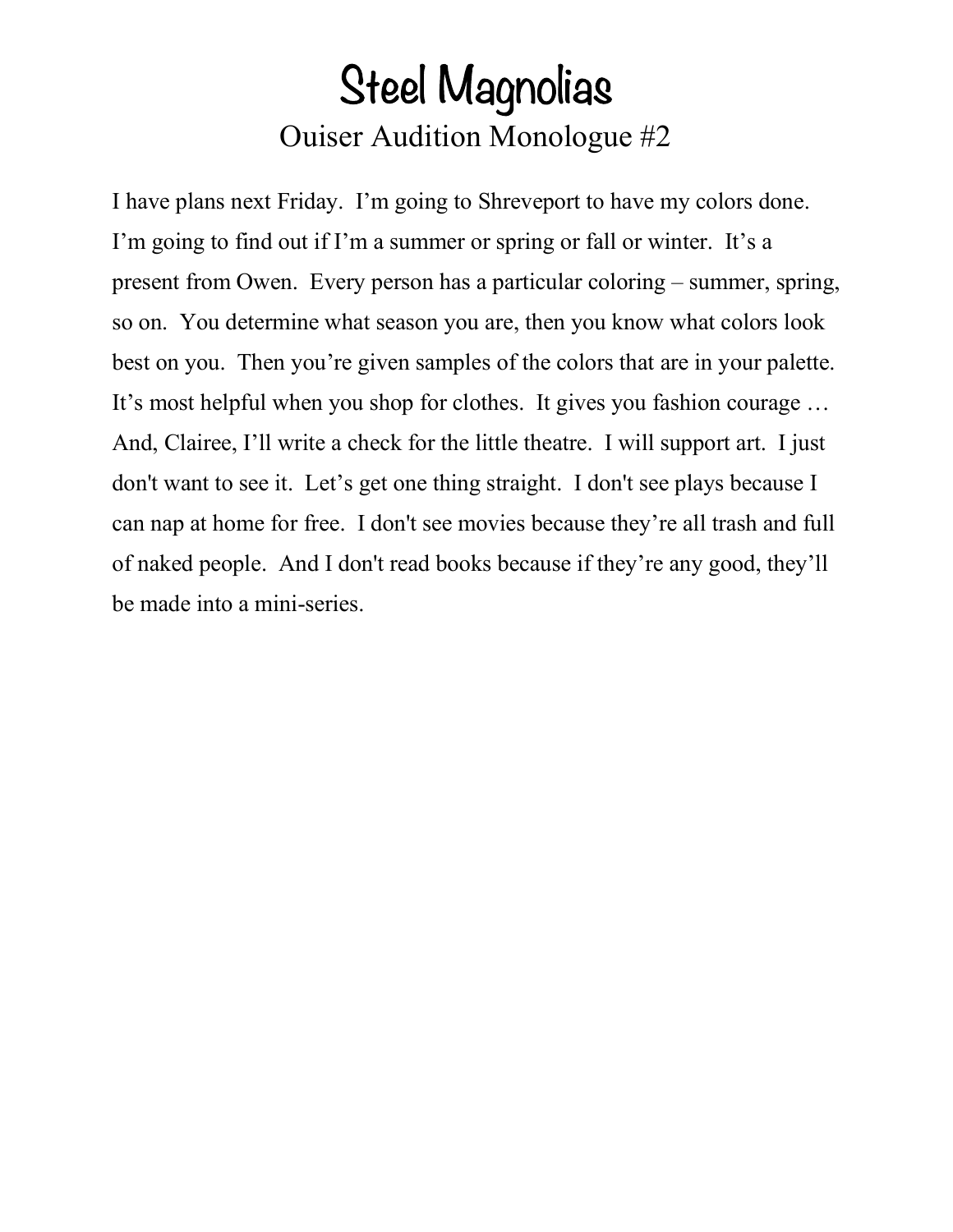### Steel Magnolias Shelby Audition Monologue #1

Jackson's pretty swell. I thought he was a pest at first, but then he kind of grew on me. And now I love him. We met at a party at the Petroleum Club in Shreveport. I had no idea who he was, but I was getting a big kick out of watching him on the dance floor. It was painfully obvious he had never taken the time to dance in front of a mirror. There was something so attractive about how stupid he looked … He's not really romantic. But he does give me flowers. And little presents if I bug him enough. He has promised to give me a red rose on every anniversary corresponding to the number of that anniversary. I think that's so sweet…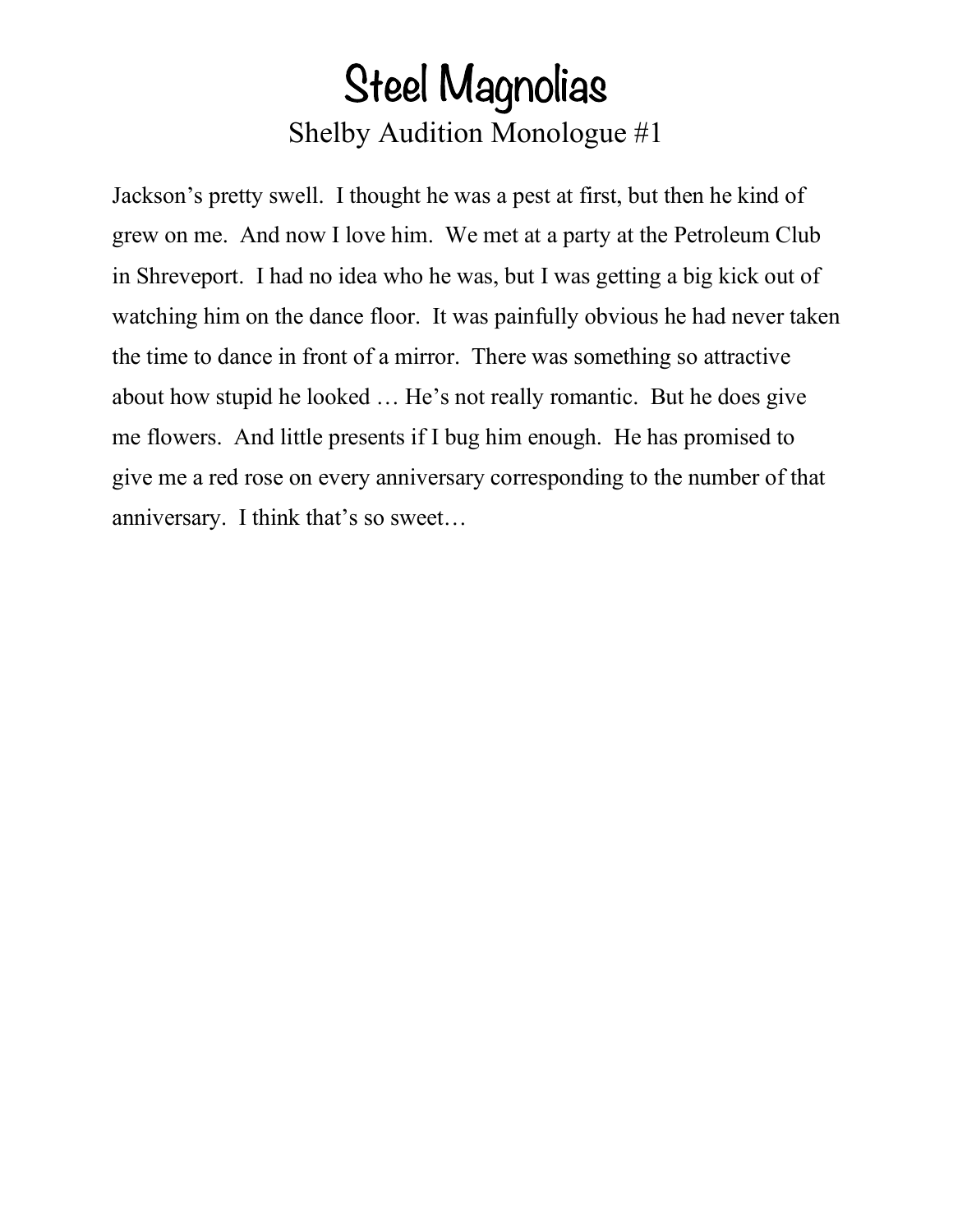# Steel Magnolias Shelby Audition Monologue #2

Mama, I want a child ... It didn't take us long to see the handwriting on the wall. No judge is going to give a baby to someone with my medical track record. Jackson even put some feelers out about buying one … I think a child of my own would help things a lot … Mama, I know. Don't think I haven't thought this through. You can't live a life if all you do is worry. And you worry too much. In some ways it's a comfort to me. I never worry because I know you're worrying enough for the both of us. Jackson and I have given this a lot of thought … Diabetics have healthy babies all the time. I have it all planned. I'm going to be very careful. And this time next year, I'm going to be bringing your big healthy grandbaby to the Christmas festival. No one is going to be hurt or disappointed, or even inconvenienced.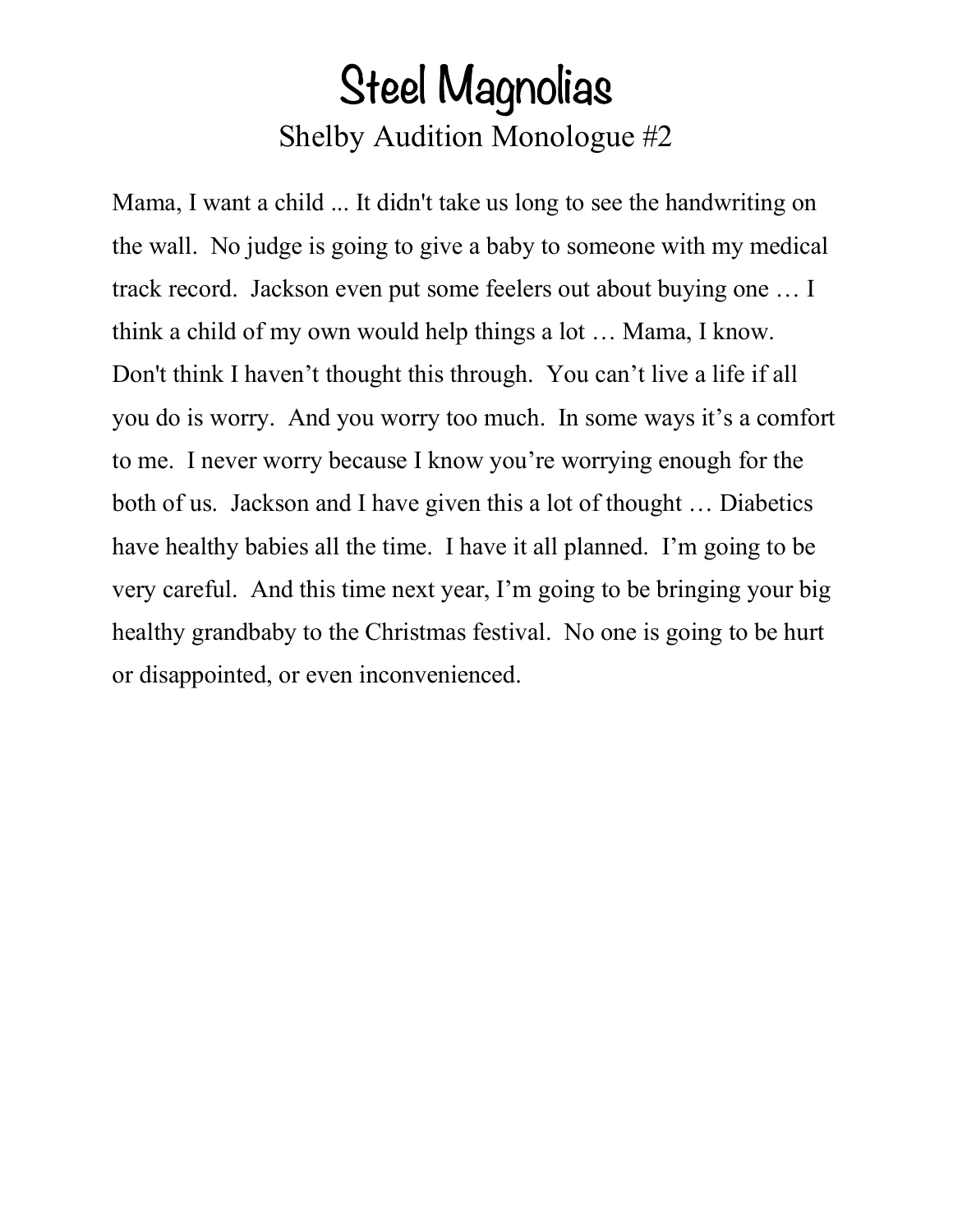### Steel Magnolias Truvy Audition Monologue #1

Honey, there's so much static electricity in here, I pick up everything except boys and money … Annelle? This is the most successful shop in town. Wanna know why? Because I have a strict philosophy that I have stuck to for fifteen years … "There is no such thing as natural beauty." That's why I've never lost a client to the Kut and Kurl or the Beauty Box. And remember! My ladies get only the best. Do not scrimp on anything. Feel free to use as much hairspray as you want … Just look at me, Annelle. It takes some effort to look like this … Now, I restrict myself to ladies of the neighborhood on Saturday mornings. Normally that would be just three, but today we've got Shelby Eatenton. She's not a regular, she's the daughter of a regular. I have to do something special with her hair. She's getting married this afternoon.